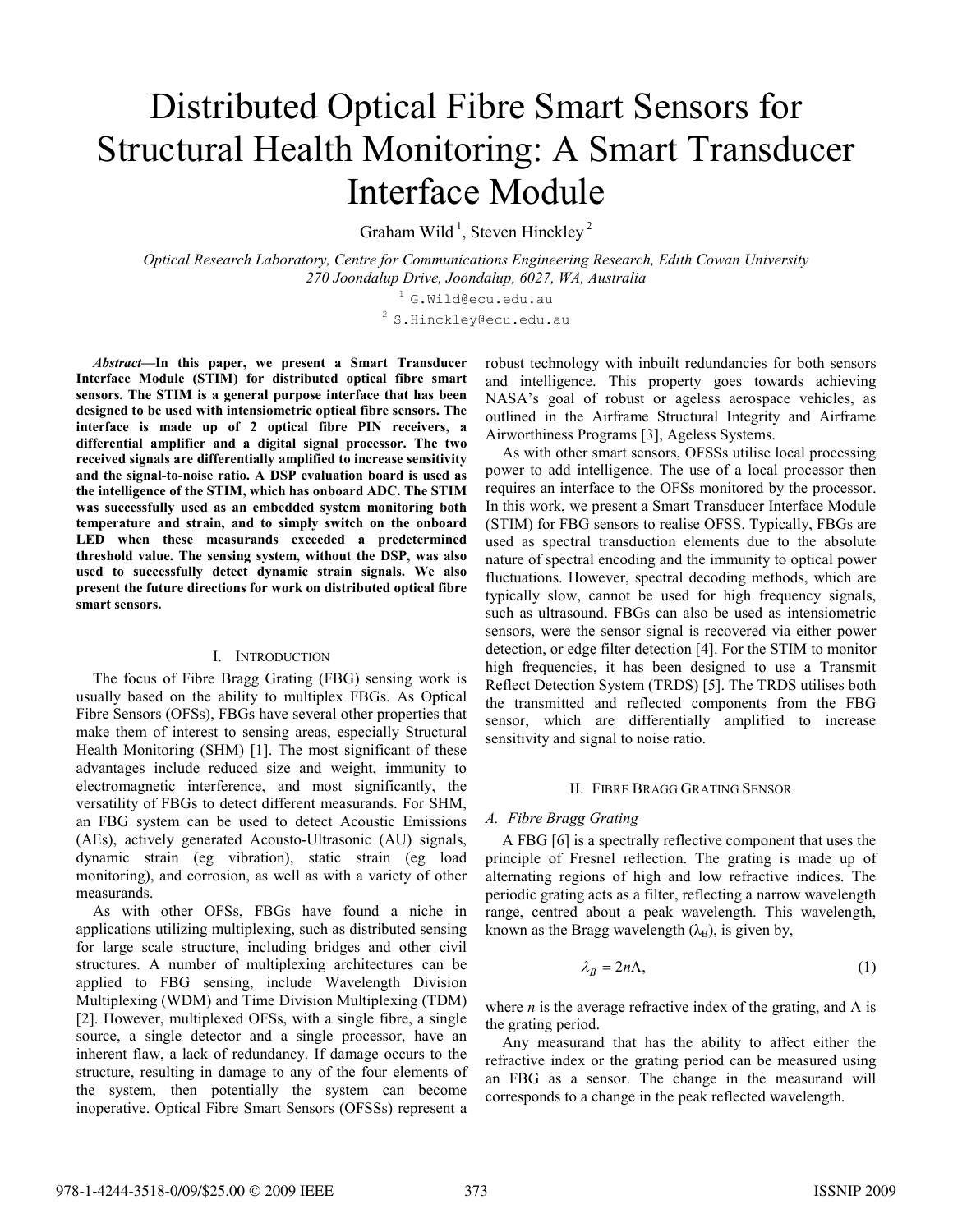## B. FBG Intensiometric Detection Methods

Power detection was the first methods implemented for FBG sensors to detect high frequency acoustic signals [7]. Figure 1, shows the reflectivity as a function of wavelength for a typical FBG. Centered about  $\lambda_0$ , there is a linear region, ∆λ, between reflectivities of approximately 20 and 80 percent. This linear "edge" of the FBG is used as an optical filter. A narrowband laser source centered about  $\lambda_0$  is then intensity modulated by the strain induced shift in the wavelength. That is, the reflected optical power is varied as the linear edge of the FBG is shifted in the spectrum. The detection of the signal is then achieved using a simple photoreceiver.



Fig. 1. The relevant parameters for power detection with a FBG shown on a typical reflectivity plot.

In edge filter detection for high frequency acoustic signals [8], a broadband light source is used to illuminate the FBG. The narrowband signal reflected from the FBG is then passed through an edge filter. The filter used typically has a linear edge. As the Bragg wavelength of the sensing FBG shifts up and down in the spectrum of the linear edge filter, the amount of light transmitted through the filter varies accordingly. The simplest edge filter detection system uses an identical FBG as the filter. However, a matched FBG, which has one of its 3dB points matched to the Bragg wavelength of the sensing FBG, is a better option. Alternatively, an absorption or interference filter can be used. The advantage of this is that a single filter could be used for multiple FBGs if the gradient of the linear edge is suitable. Figure 2 shows the spectral properties of the components used in edge filter detection.



Fig. 2. Spectrum of components used in edge filter detection; a superluminescent diode source (SLD), a linear edge filter (LEF), and FBG.

# C. Transmit Reflect Detection

In power detection, the reflected optical power is modulated by the measurand. This modulation also occurs to the transmitted signal. Previous FBG sensing has used the transmitted signal as opposed to the reflected [9]. When the change in the reflected optical power is positive, the change in transmitted optical power is negative, and vice versa. Since one change in measured signal is positive, and the other is negative, the two signals can be differentially amplified, giving an increased signal. This is the operational principle of the TRDS. Figure 3 illustrates this idea, showing how the transmitted (Tx) and reflected (Rx) components of the narrow width laser are varied as the FBG spectrum is shifted by the measurand.



Fig. 3. Operating principle of the TRDS, a) shows the FBG with no change in measurand, b) a positive change, and c) a negative change.

Figure 4 shows the optical circuits associated with the different intensiometric detection methods used for FBG sensors. These include matched grating edge filter detection, figure 4 a), power detection using the reflected signal, figure 4 b), power detection using the transmitted signal, figure 4 c), and transmit reflect detection, figure 4 d).

# III. SMART TRANSDUCER INTERFACE MODULE

## A. Microcontroller

The STIM for the FBG sensors is based on a Texas Instruments (TI) TMS320LF2407A Digital Signal Processor (DSP). The DSP is mounted on an eZdsp general purpose evaluation board. This TI DSP was chosen due to its onboard high speed ADC. The variety of general purpose I/O and expansion options also enables further development for future work. The evaluation board has a 16 channel onboard ADC, and 50 general purposed digital I/O. The DSP is programmable via the parallel port, using the C programming language.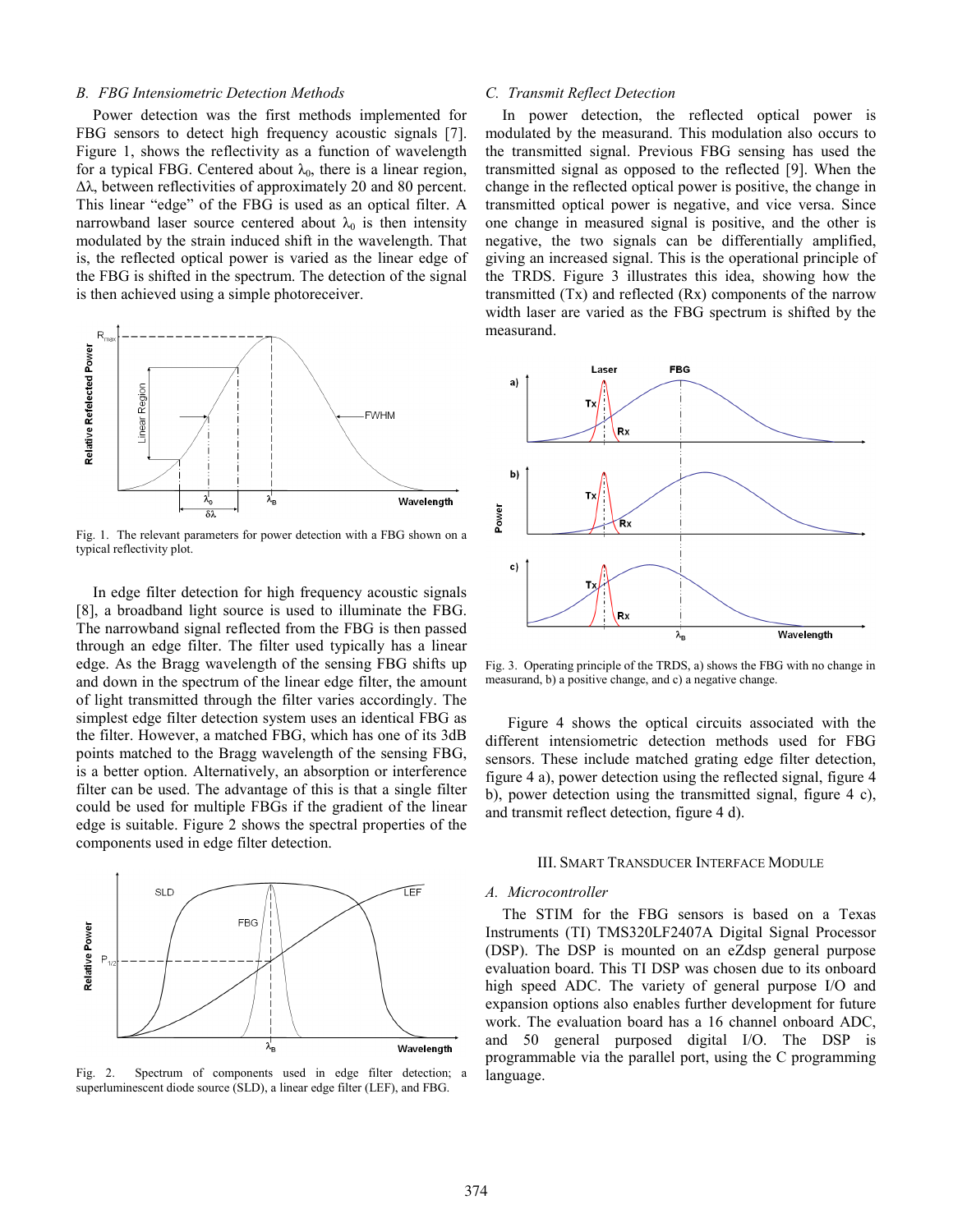

Fig. 4. Optical circuits of FBG intensiometric detection methods, a) edge filter detection, b) power detection (reflection), c) power detection (transmission), and d) transmit reflect detection. Components are a superluminescent diode (SLD), laser diodes (LD) and photodetectors (PD).

## B. Sensor to DSP interface

To detect the optical signals, the STIM utilises 2 PIN receivers (Fujitsu FRM3Z231KT). The preamp supply and PIN bias for the two receivers is provided by an onboard +/- 5V DC power supply (which can also power the DSP). The output of the two receivers is differentially amplified using a high speed differential amplifier (AD830ANZ). A 2.5V DC offset is supplied to the second summing input of the difference amplifier via a voltage divider from the +5V. Due to the sensitivity of the TRDS, a gain of 1 was used on the amplifier. Ideally this should be approximately 2.5 to utilise the full 5V range of the ADC. Figure 5 shows the circuit diagram of the STIM, including the power supply, receivers, amplifier, DSP and laser.

In the preliminary test of the STIM, the laser source controlled was a distributed feedback Laser Diode (LD), controlled by the I/O of the DSP via a BC547 NPN bipolar transistor, with appropriated current limiting resistors. The proposed source to be added in future work is a two channel [10] Thermoelectric Cooler (TEC) tunable LD. The LD would be tuned by the STIM in a closed loop feedback system to maintain the 3dB point of the FBG.



#### Fig. 5. Circuit diagram for the major components of the STIM, including the DC power supply, PIN receivers, differential amplifier, DSP and laser source which has been biased to operate at approximately 2mW.

#### IV.EXPERIMENTS

#### A. Sensor

At this stage, a bench-top laser module was used in place of the LD. The module used was a tunable laser (Ando AQ 8201- 13B). This was then connected to the FBG (Broptics GF-1C-1554.13-RX2) via an optical circulator (FDK YC-1100-155). The reflected signal was directed down to the first photoreceiver via the optical circulator, and the transmitted signal from the FBG was directed to the second receiver. The optical circuit used was identical to that shown in figure 4 d).

# B. Static Measurements

Current experimental work with the STIM has focused on embedded detection of quasi-static measurands. The TRDS has previously been used to detect quasi-static quantities [11]. The STIM was used to monitor both static strain and temperature, in a switching system. The DC signal from the TRDS was used to determine if the onboard LED should be switch on or off. Initially the laser source was tuned to the Bragg wavelength using an optical spectrum analyser. This gave a maximum reflected signal and a minimum transmitted signal. The two receivers were then chosen to give a minimal DC value, approximately 1.5 V. The corresponding maximum value was approximately 3.5 V.

For temperature, the sensing system was used to monitor the temperature of water. The FBG, immersed in a beaker of water, was slowly heated using a hotplate. A value of 3 V was used as the turn on value for the onboard LED, and 2 V was used as the turn off Value. For the strain, the sensing system was used to monitor the longitudinal strain applied to a steel sample. The FBG was bonded to the sample using cyanoacrylate. A stress strain apparatus was used to apply a tensile force to the test sample. Again the same turn on and off values were chosen.

# C. Dynamic Measurements

Tests were performed to ensure that the TRDS and the amplifier could be successfully used to detect dynamic signals. Dynamic strain signals were generated by actively vibrating the aluminium panel the FBG was coupled to. Also, a piezoelectric transducer was used to actively generate ultrasonic signals. The output signal from the amplifier was monitored on a DSO. So the amplifier could be used to drive the capacitive load of the DSO, the output of the circuit was modified. This required the addition of a series resistor, as well as a parallel capacitor and a parallel resistor, as shown in figure 6.



Fig. 6. Modified circuit diagram to use the TRDS with a DSO.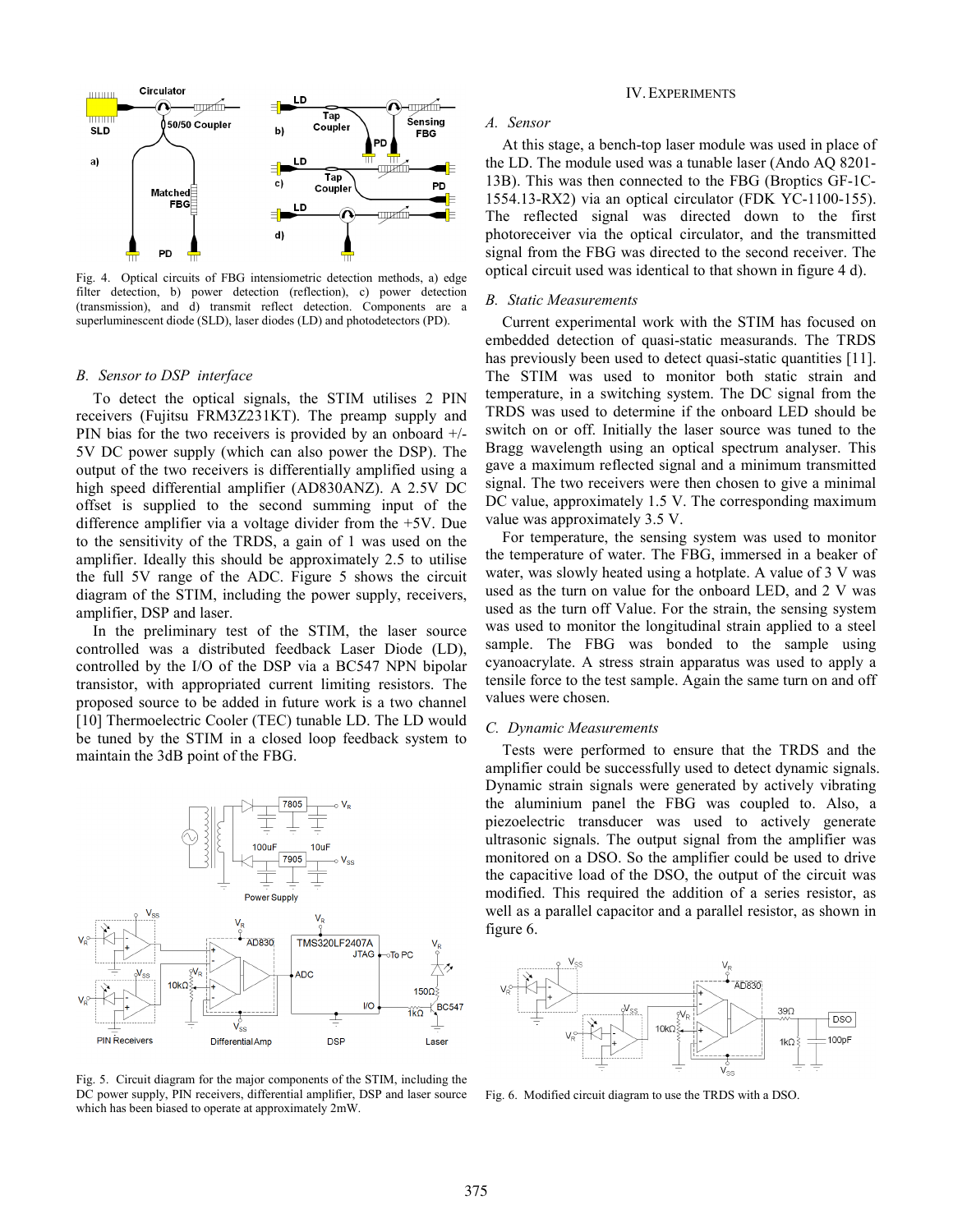## V. FUTURE WORK

Although in this work we present a single STIM, the goal of the Distributed Optical Fibre Smart Sensors (DOFSSs) work, is to network multiple STIMs together in a smart sensor network. This will enable a robust SHM system to be realised utilising OFS. This will culminate in the development of a test-bed structure, made up of a three by four array of STIMs.

Future research on the test-bed will look at fundamental aspects of the system, and sensing with the STIMs. At the system level, future work will look at developing two aspects of the network. These fundamental parts are communications and power. At the sensing level, the primary work will be developing the ability of the DOFSS system to detect as many different measurands as possible.

In current ongoing work, optical circuits will be investigated to be able to not only detect, but locate AE. This will require 3 sensors to be multiplexed together to be able to triangulate the source of the acoustic signal. If the three FBG sensors are configured in an equilateral triangle configuration, not only could they be used to detect and locate AE or actively generated AU signals, they could also be used as a strain gauge rosette, to determine the coefficients of the in-plane strain.

Since three sensors are required for triangulation, and for the strain gauge rosette, small scale multiplexing will be required. Both WDM and TDM could be utilised with the STIM.

The simplest method would be to utilise a broadband, superluminescent diode (SLD) as the source, and a linear edge filter. Linear edge filters have previously been report for the detection of dynamic strain signals [12]. Both detectors from the STIM would be utilised to eliminate the effect of input optical power fluctuations, by using a tap coupler, with the appropriate splitting ratio. The TDM would be achieved by pulsing the signal from the SLD. The fibre loops length would be chosen such that the delay between the FBGs is such that the three signals could be resolved by the ADC onboard the DSP. Figure 7 a) shows the optical circuit of the TDM. Figure 7 b) shows a superior, but more complicated configuration. An identical reference fibre would be utilised. This reference length would have identical FBGs and delays. This has the advantage of being directly compatible with the dual detector system of the STIM. If possible, the reference fibre length could be collocated with the sensing fibre length. If the reference FBGs were then strain isolated [13], to reduce, or eliminate the sensitivity to static and dynamic strain signals, then this configuration could be utilised to remove the FBGs cross sensitivity to temperature, as both the sensing and reference FBGs would experience the same temperature.

Pure WDM would require the use of more than two detectors. This would not be a problem for the STIM, as the current evaluation board has 16 ADCs. The advantage of pure WDM is the continuous monitoring of all three sensors simultaneously. The use of pure WDM requires the addition of a wavelength demultiplexer (DeMUX) to the optical circuit. There are two options for the WDM, using multiplexed lasers, or a single SLD.

For the multiplexed lasers, each laser would be set to a 3dB point of an FBG, which are located in the pass bands of the DeMUX. The optical circuit of this system is shown in figure 8 a) while figure 8 b) shows the spectrum of the DeMUX pass bands (filled in), the lasers (delta functions), and the FBG (unfilled Gaussians).



Fig. 7. TDM of three FBGs using a broadband superluminescent diode (SLD) and linear edge filters (LEF), using either a) a tap coupler, or b) a reference fibre length to compensate for input optical power fluctuations.



Fig. 8. a) WDM of three FBGs using three laser diodes (LD) using a demultiplexer (DeMUX), and b) the spectral response of the optical component, where the DeMUX channels are in black, the FBGs are the Gaussian functions, and the lasers are the delta functions.

For pure WDM using a single SLD, the pass band edges of the DeMUX would be used as the linear edge filter. A similar method has previously been reported using an arrayed waveguide [14]. Two configurations are possible with this WDM. The FBGs could be narrow and set to the 3dB point of the DeMUX pass band edge, which is edge filter detection. Alternatively, a broader FBG could be used, that has its Bragg wavelength exactly in the centre of the DeMUX pass band, and the 3dB point of the FBG cross the 3dB point of the pass band edges, on both sides. The second configuration would be more tolerant to cross sensitivity issues. Ideally, adjacent channels of the DeMUX would not be used, so crosstalk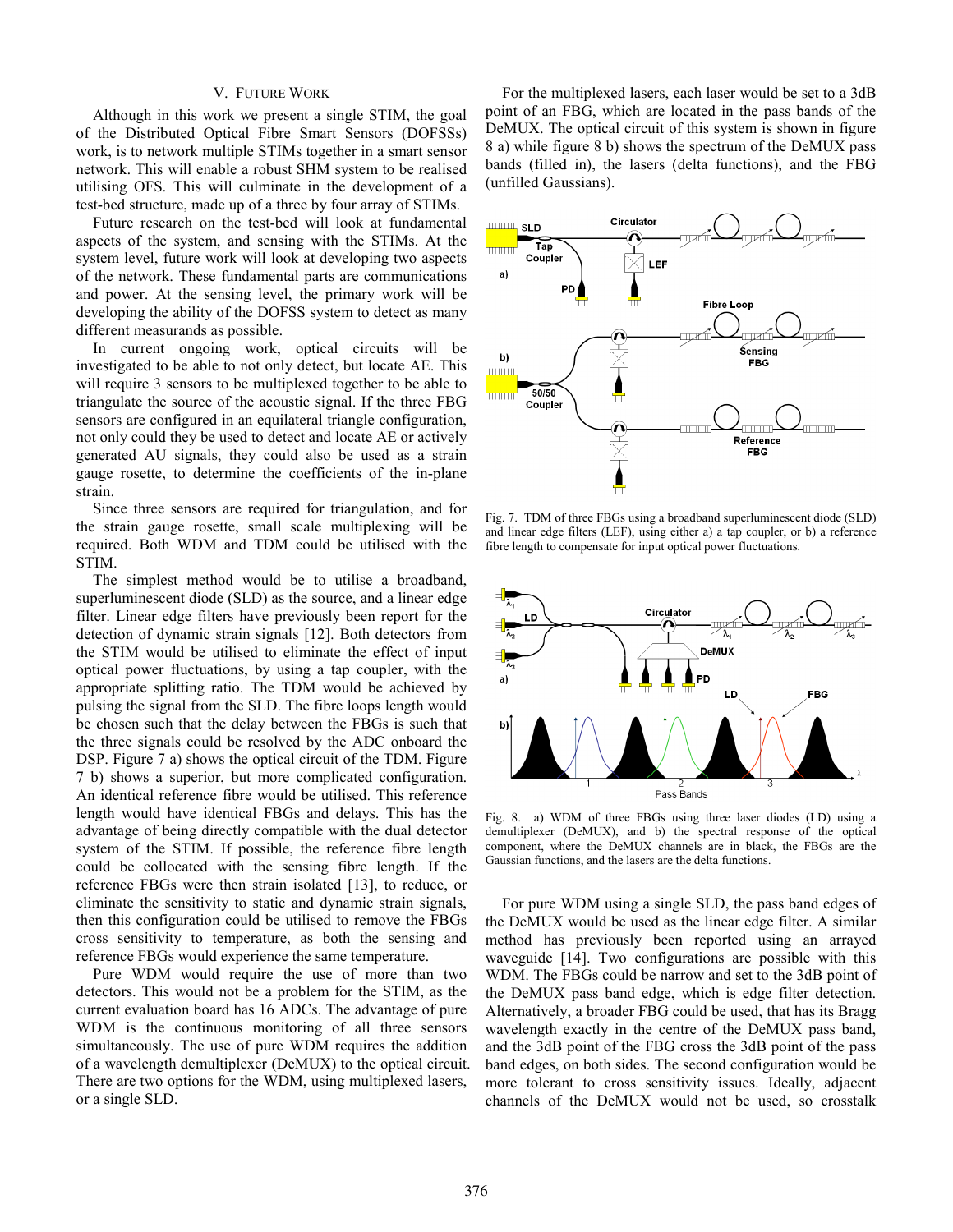between the channels could be minimised. Figure 9 a) shows the optical circuit of this option, with both FBG configurations depicted in figure 9 b) and c)



Fig. 9. a) WDM of three FBGs using a single broadband source, either using b) narrowband FBGs located on the edge of the DeMUX, or c) broadband FBGs located in the middle of the pass bands, crossing at the 3dB points.

To remove the need for additional receivers, WDM could be combined with TDM. For the multiplexed lasers, this would result in a dramatic simplification of the optical system, as shown in figure 10 a). For the single SLD, an optical switch would need to be added to select the appropriate FBG. This is shown in figure 10 b).



Fig. 10. Combined WDM and TDM for a) three multiplexed laser diodes, and b) a single broadband source, which requires the addition of the optical switch (OS).

Clearly the use of optical fibres suggest that, although against current trends in smart sensing technology [15], the system should be "wired" with the use of optical fibre. In this way, the optical fibres would not just be used for sensing, but to link the STIMs together for communications. Ideally, the system would utilise the same fibre for both sensing and communications, simultaneously. This would require the addition of a communications specific laser, possible at 1310nm, if the sensing is done at 1550nm. This would then enable a 1550nm/1310nm combiner to be utilised to multiplex the wavelengths together, without the loss associated with an additional conventional coupler. Several different network topologies will be investigated to determine the merits and flaws of each. The simplest of these topologies would be a four way nearest neighbour single link. A step up from this would be a dual link, which would help increase the robustness of the system. These two connection topologies are shown in figure 11.



Fig. 11. Four way nearest neighbour topography of the DOFSS network, with either a single or dual fibre link.

However, the use of three FBGs suggests a hexagonal topology could be utilised to form sensor rings between the STIM nodes of the sensor network. The sensor ring would enable all three sensors to be accessed by all three nodes that connect to the sensor ring. This access would include both the transmitted and reflected components. Figure 12 a) shows the sensor ring structure, with the three STIMs connected, while figure 12 b) shows how the ring is formed with 3dB couplers on both sides of the FBGs. In figure 12 b), one fibre from the STIM would be for the signal out and the component reflected, while the second fibre connection would be for the component transmitted around the ring.



Fig. 12. Three way, hexagonal topology for the DOFSS network using the sensor ring structure.

The primary advantage of wired sensor networks is the easy distribution of power through the network. This also represents the primary drawback of wireless sensor networks: